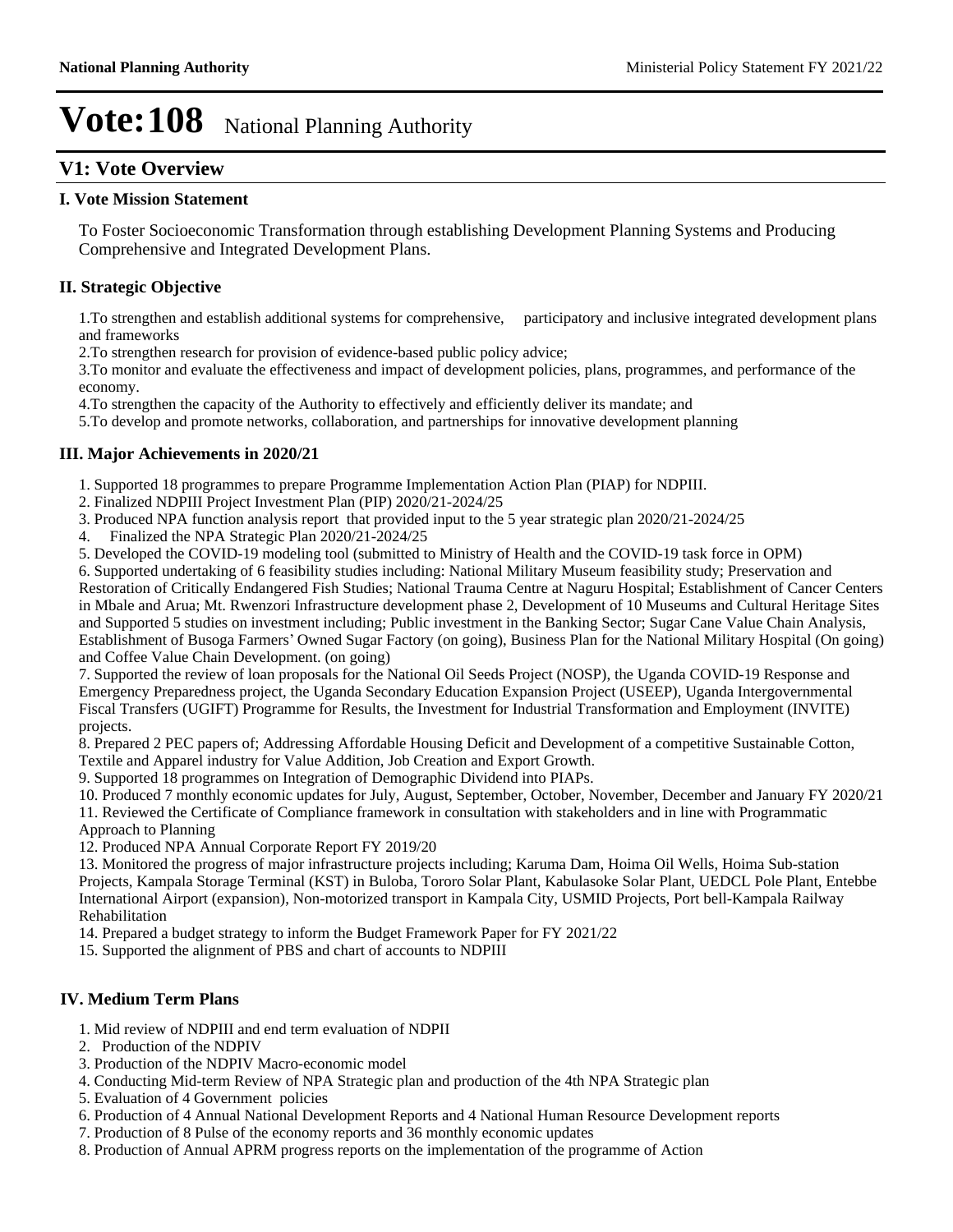- 9. Conducting and supporting 20 pre-feasibility and feasibility studies
- 10. Preparation of the 4 core projects performance reports
- 11. Production of 4 Certificates of Compliance of the budgets to NDPIII for 2021/22- 2024/25
- 12. Conducting 8 National Development Policy forums
- 13. Production of 10 Presidential Economic Policy Papers
- 14. Production of 4 NPA Annual reports (2021/22- 2024/25)
- 15. Enhanced Strategic partnerships with the external stakeholders
- 16. 2 Models for development planning developed and integrated
- 17. Support 23 LGs in Spatial skills training and use of GIS tools in development planning
- 18. Mapping and profiling all pharmaceutical industries in Uganda (Paint, Cement, vermiculite)
- 19. Development of Infrastructure corridor strategy for Uganda
- 20. Construction of NPA Offices
- 21. Implementation of the public rationalization plan
- 22. 10 reports on regional and global integration in trade, industry, investment, planning and finance prepared
- 23. Undertake Uganda airlines Cargo and Domestic Operations Investment Appraisal
- 24. Undertake a feasibility for establishment of one meter gauge railway from kampala-kasese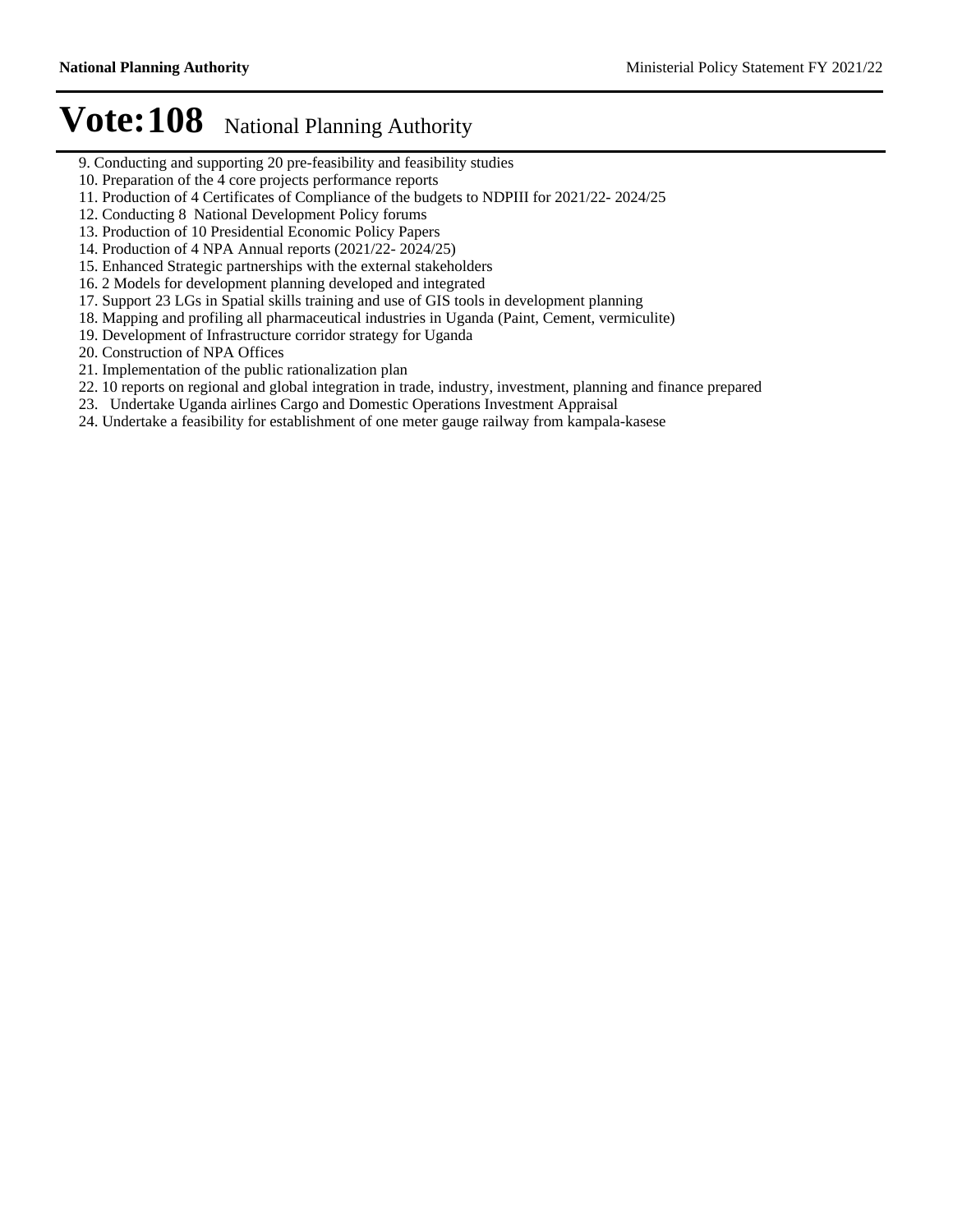### **V. Snapshot Of Medium Term Budget Allocations**

**Table 5.1: Overview of Vote Expenditures (UShs Billion)**

|                  |                                                      |                    |               | 2020/21                                   |         |         |         | <b>MTEF Budget Projections</b> |         |
|------------------|------------------------------------------------------|--------------------|---------------|-------------------------------------------|---------|---------|---------|--------------------------------|---------|
|                  |                                                      | 2019/20<br>Outturn | <b>Budget</b> | <b>Approved Expenditure</b><br>by End Dec | 2021/22 | 2022/23 | 2023/24 | 2024/25                        | 2025/26 |
| <b>Recurrent</b> | Wage                                                 | 8.911              | 8.911         | 4.452                                     | 8.911   | 9.356   | 9.356   | 9.356                          | 9.356   |
|                  | Non Wage                                             | 20.227             | 20.242        | 9.519                                     | 20.242  | 20.242  | 20.242  | 20.242                         | 20.242  |
| Devt.            | GoU                                                  | 3.126              | 4.414         | 0.882                                     | 4.414   | 4.414   | 4.414   | 4.414                          | 4.414   |
|                  | Ext. Fin.                                            | 0.000              | 0.000         | 0.000                                     | 0.000   | 0.000   | 0.000   | 0.000                          | 0.000   |
|                  | <b>GoU</b> Total                                     | 32.263             | 33.567        | 14.854                                    | 33.567  | 34.013  | 34.013  | 34.013                         | 34.013  |
|                  | <b>Total GoU+Ext Fin (MTEF)</b>                      | 32.263             | 33.567        | 14.854                                    | 33.567  | 34.013  | 34.013  | 34.013                         | 34.013  |
|                  | Arrears                                              | 0.000              | 0.000         | 0.000                                     | 0.000   | 0.000   | 0.000   | 0.000                          | 0.000   |
|                  | <b>Total Budget</b>                                  | 32.263             | 33.567        | 14.854                                    | 33.567  | 34.013  | 34.013  | 34.013                         | 34.013  |
|                  | <b>A.I.A Total</b>                                   | N/A                | N/A           | N/A                                       | N/A     | N/A     | N/A     | N/A                            | N/A     |
|                  | <b>Grand Total</b>                                   | 32.263             | 33.567        | 14.854                                    | 33.567  | 34.013  | 34.013  | 34.013                         | 34.013  |
|                  | <b>Total Vote Budget</b><br><b>Excluding Arrears</b> | 32.263             | 33.567        | 14.854                                    | 33.567  | 34.013  | 34.013  | 34.013                         | 34.013  |

#### **Table 5.2: Budget Allocation by Programme (UShs Billion)**

|                                 | 2021/22 Draft Estimates |          |              |
|---------------------------------|-------------------------|----------|--------------|
| <b>Billion Uganda Shillings</b> | GoU                     | Ext. Fin | <b>Total</b> |
| Development Plan Implementation | 33.567                  | 0.000    | 33.567       |
| <b>Grand Total:</b>             | 33.567                  | 0.000    | 33.567       |
| <b>Total excluding Arrears</b>  | 33.567                  | 0.000    | 33.567       |

#### **VI. Budget By Economic Clasification**

**Table V6.1 2020/21 and 2021/22 Budget Allocations by Item**

|                                       |        | 2020/21 Approved Budget |       |              |        | 2021/22 Draft Estimates |              |
|---------------------------------------|--------|-------------------------|-------|--------------|--------|-------------------------|--------------|
| Billion Uganda Shillings              | GoU    | Ext. Fin                | AIA   | <b>Total</b> | GoU    | Ext. Fin                | <b>Total</b> |
| <b>Output Class: Outputs Provided</b> | 29.713 | 0.000                   | 0.000 | 29.713       | 29.153 | 0.000                   | 29.153       |
| 211 Wages and Salaries                | 11.501 | 0.000                   | 0.000 | 11.501       | 11.965 | 0.000                   | 11.965       |
| 212 Social Contributions              | 0.939  | 0.000                   | 0.000 | 0.939        | 1.116  | 0.000                   | 1.116        |
| 213 Other Employee Costs              | 4.332  | 0.000                   | 0.000 | 4.332        | 4.120  | 0.000                   | 4.120        |
| 221 General Expenses                  | 5.795  | 0.000                   | 0.000 | 5.795        | 5.523  | 0.000                   | 5.523        |
| 222 Communications                    | 0.162  | 0.000                   | 0.000 | 0.162        | 0.178  | 0.000                   | 0.178        |
| 223 Utility and Property Expenses     | 0.330  | 0.000                   | 0.000 | 0.330        | 0.550  | 0.000                   | 0.550        |
| 224 Supplies and Services             | 0.000  | 0.000                   | 0.000 | 0.000        | 0.070  | 0.000                   | 0.070        |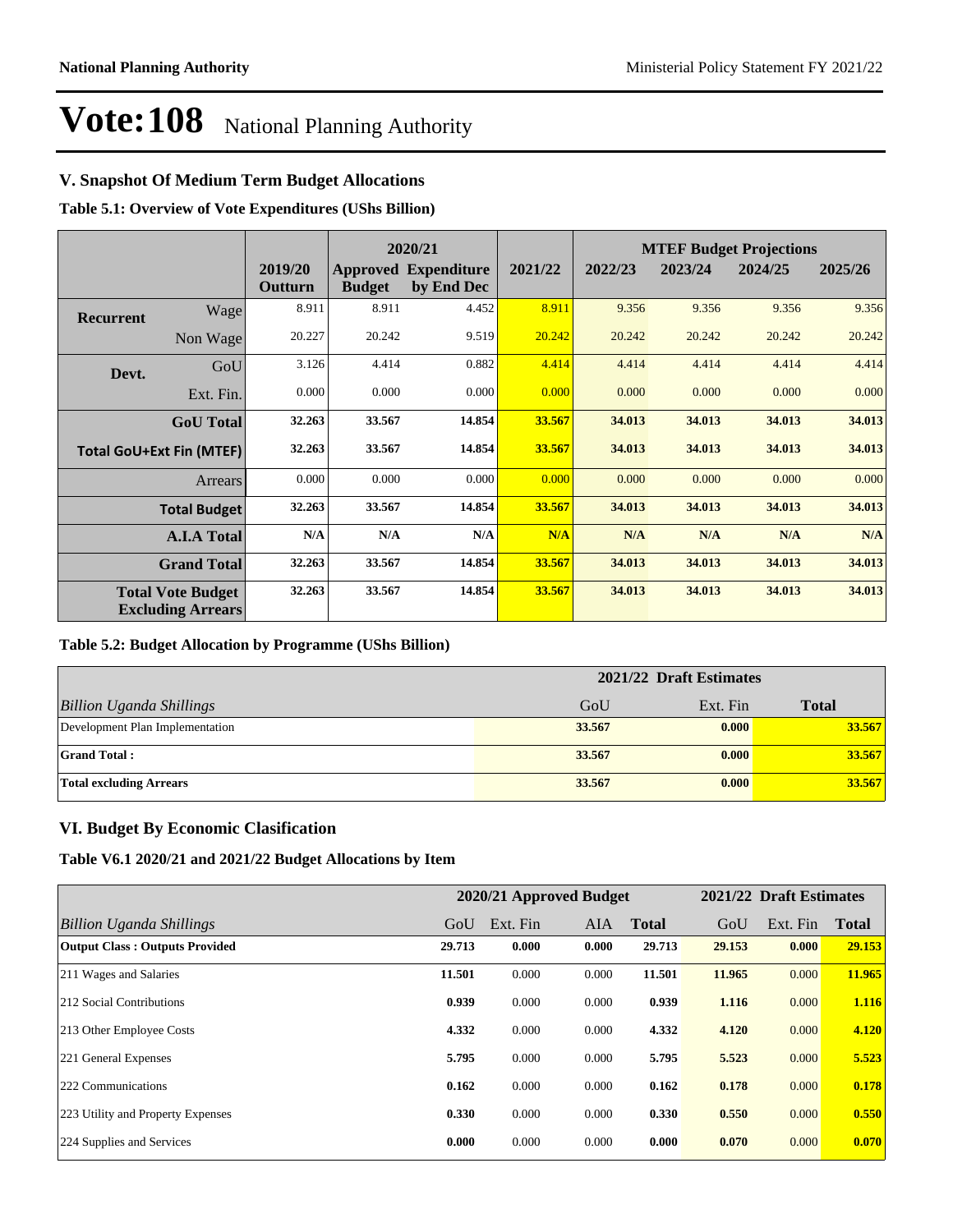| 225 Professional Services              | 2.770  | 0.000 | 0.000 | 2.770  | 2.355  | 0.000 | 2.355  |
|----------------------------------------|--------|-------|-------|--------|--------|-------|--------|
| 226 Insurances and Licenses            | 0.044  | 0.000 | 0.000 | 0.044  | 0.120  | 0.000 | 0.120  |
| 227 Travel and Transport               | 3.517  | 0.000 | 0.000 | 3.517  | 2.540  | 0.000 | 2.540  |
| 228 Maintenance                        | 0.323  | 0.000 | 0.000 | 0.323  | 0.616  | 0.000 | 0.616  |
| <b>Output Class: Capital Purchases</b> | 3.854  | 0.000 | 0.000 | 3.854  | 4.414  | 0.000 | 4.414  |
| 312 FIXED ASSETS                       | 3.854  | 0.000 | 0.000 | 3.854  | 4.414  | 0.000 | 4.414  |
| <b>Grand Total:</b>                    | 33.567 | 0.000 | 0.000 | 33.567 | 33.567 | 0.000 | 33.567 |
| <b>Total excluding Arrears</b>         | 33.567 | 0.000 | 0.000 | 33.567 | 33.567 | 0.000 | 33.567 |

## VII. Budget By Sub-Subprogramme, Department And Project

## **Table V7.1: Past Expenditure Outturns and Medium Term Projections by Sub-SubProgramme,Department and Project**

| <b>Billion Uganda shillings</b>                                                  |                       | FY 2020/21                       |                                   |                                             |         | <b>Medium Term Projections</b> |         |         |
|----------------------------------------------------------------------------------|-----------------------|----------------------------------|-----------------------------------|---------------------------------------------|---------|--------------------------------|---------|---------|
|                                                                                  | FY 2019/20<br>Outturn | <b>Approved</b><br><b>Budget</b> | <b>Spent By</b><br><b>End Dec</b> | 2021-22<br><b>Proposed</b><br><b>Budget</b> | 2022-23 | 2023-24                        | 2024-25 | 2025-26 |
| <b>25 Development Planning</b>                                                   | 7.963                 | 7.744                            | 3.759                             | 5.978                                       | 0.000   | 0.000                          | 0.000   | 0.000   |
| 07 National Planning                                                             | 3.748                 | 3.636                            | 1.569                             | 2.761                                       | 0.000   | 0.000                          | 0.000   | 0.000   |
| 08 Sector Planning                                                               | 3.171                 | 2.905                            | 1.717                             | 2.232                                       | 0.000   | 0.000                          | 0.000   | 0.000   |
| 09 Local Government Planning                                                     | 1.043                 | 1.203                            | 0.473                             | 0.984                                       | 0.000   | 0.000                          | 0.000   | 0.000   |
| <b>26 Development Performance</b>                                                | 9.584                 | 9.744                            | 4.517                             | 6.794                                       | 0.000   | 0.000                          | 0.000   | 0.000   |
| 05 ICT                                                                           | 0.678                 | 0.830                            | 0.486                             | 0.584                                       | 0.000   | 0.000                          | 0.000   | 0.000   |
| 06 Governance                                                                    | 4.528                 | 5.471                            | 2.593                             | 3.436                                       | 0.000   | 0.000                          | 0.000   | 0.000   |
| 10 Research and Innovations                                                      | 0.787                 | 0.555                            | 0.294                             | 0.389                                       | 0.000   | 0.000                          | 0.000   | 0.000   |
| 11 Monitoring and Evaluations                                                    | 2.071                 | 2.127                            | 0.685                             | 1.894                                       | 0.000   | 0.000                          | 0.000   | 0.000   |
| 12 Macroeconomics                                                                | 1.521                 | 0.761                            | 0.459                             | 0.492                                       | 0.000   | 0.000                          | 0.000   | 0.000   |
| 27 General Management,<br><b>Administration and Corporate</b><br><b>Planning</b> | 14.717                | 16.079                           | 6.578                             | 20.795                                      | 34.013  | 34.013                         | 34.013  | 34.013  |
| 01 Head Quarters                                                                 | 5.562                 | 4.841                            | 2.355                             | 3.710                                       | 0.000   | 0.000                          | 0.000   | 0.000   |
| 02 Internal Audit Department                                                     | 0.734                 | 1.251                            | 0.629                             | 0.621                                       | 0.000   | 0.000                          | 0.000   | 0.000   |
| 03 Finance                                                                       | 0.750                 | 0.761                            | 0.289                             | 0.499                                       | 29.598  | 29.598                         | 29.598  | 29.598  |
| 0361 National Planning Authority                                                 | 3.126                 | 0.000                            | 0.000                             | 0.000                                       | 0.000   | 0.000                          | 0.000   | 0.000   |
| 04 Human Resource and Administration                                             | 4.089                 | 4.343                            | 2.157                             | 11.233                                      | 0.000   | 0.000                          | 0.000   | 0.000   |
| 13 Corporate Planning                                                            | 0.455                 | 0.469                            | 0.266                             | 0.319                                       | 0.000   | 0.000                          | 0.000   | 0.000   |
| 1629 Retooling of National Planning<br>Authority                                 | 0.000                 | 4.414                            | 0.882                             | 4.414                                       | 4.414   | 4.414                          | 4.414   | 4.414   |
| <b>Total for the Vote</b>                                                        | 32.263                | 33.567                           | 14.854                            | 33.567                                      | 34.013  | 34.013                         | 34.013  | 34.013  |
| <b>Total Excluding Arrears</b>                                                   | 32.263                | 33.567                           | 14.854                            | 33.567                                      | 34.013  | 34.013                         | 34.013  | 34.013  |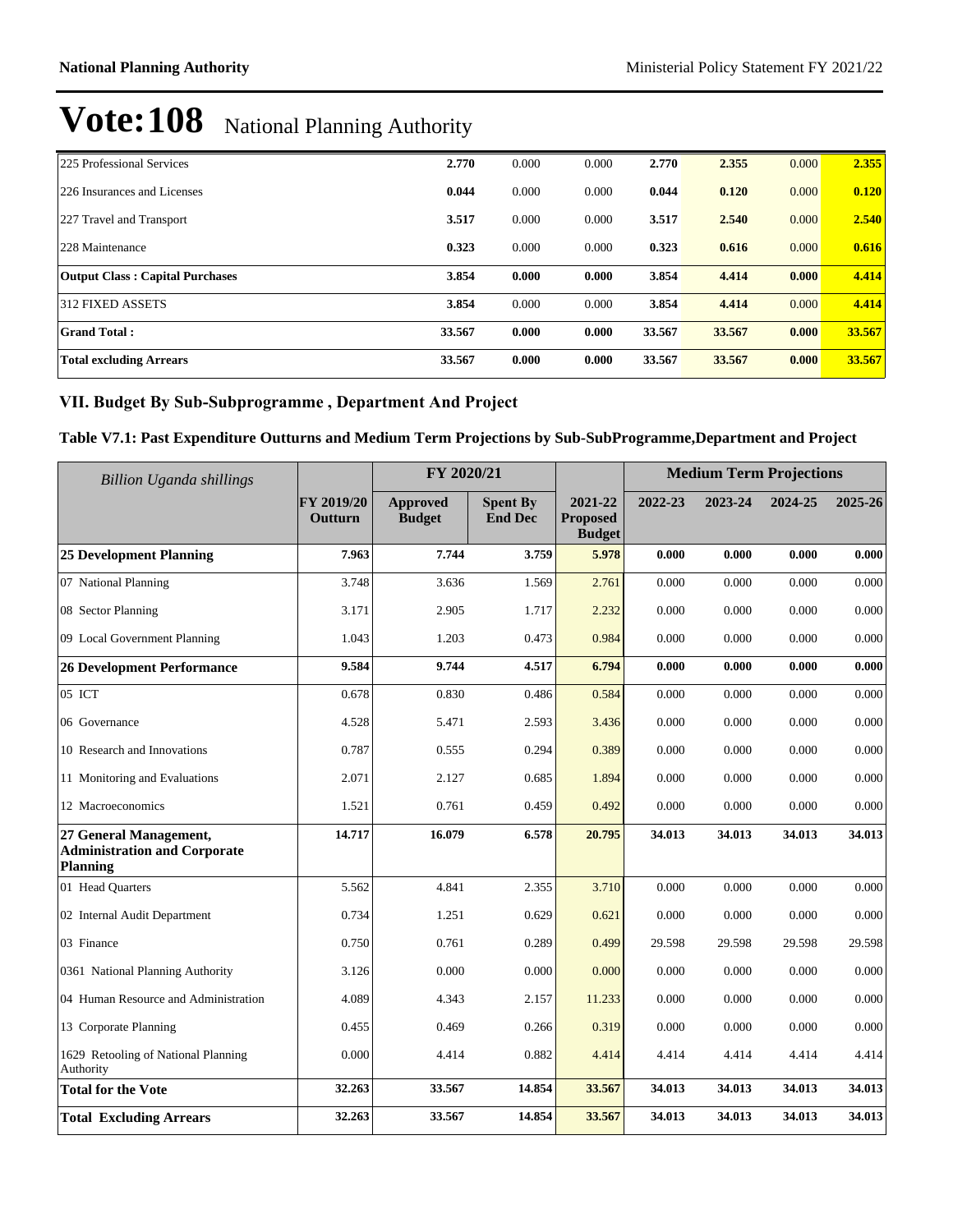## **VIII. Sub-SubProgramme Performance and Medium Term Plans**

**Table V8.1: Sub-SubProgramme Outcome and Outcome Indicators** 

|                                                        | <b>Sub-SubProgramme:</b> 25 Development Planning                                                                                                                                  |                 |                  |                                       |            |            |  |  |  |
|--------------------------------------------------------|-----------------------------------------------------------------------------------------------------------------------------------------------------------------------------------|-----------------|------------------|---------------------------------------|------------|------------|--|--|--|
| Objective:                                             | To Establish and Strengthen Functional Systems for Comprehensive, Participatory and Inclusive<br>Integrated Development Plans and Frameworks.                                     |                 |                  |                                       |            |            |  |  |  |
|                                                        | To Develop and Promote Networks, Collaboration, and Partnerships for Innovative Development<br>Planning.                                                                          |                 |                  |                                       |            |            |  |  |  |
| <b>Responsible Officer:</b>                            | Asumani Guloba, PhD                                                                                                                                                               |                 |                  |                                       |            |            |  |  |  |
| <b>Outcome:</b>                                        | Functional and robust development planning system and frameworks                                                                                                                  |                 |                  |                                       |            |            |  |  |  |
|                                                        | 1. Harmonized government policy formulation and implementation at central and local government level                                                                              |                 |                  |                                       |            |            |  |  |  |
|                                                        |                                                                                                                                                                                   |                 |                  | <b>Performance Targets</b>            |            |            |  |  |  |
|                                                        | <b>Outcome Indicators</b>                                                                                                                                                         |                 |                  | 2021/22                               | 2022/23    | 2023/24    |  |  |  |
|                                                        |                                                                                                                                                                                   | <b>Baseline</b> | <b>Base year</b> | <b>Target</b>                         | Projection | Projection |  |  |  |
| • % of SDP/MDA Planning instruments aligned to the NDP |                                                                                                                                                                                   | 75              | 2019             | 90%                                   | 95%        | 99%        |  |  |  |
| systems                                                | • Proportion of global and regional initiatives integrated into planning frameworks and                                                                                           | 75              | 2019             | 100%                                  | 100%       | 100%       |  |  |  |
| N/A                                                    |                                                                                                                                                                                   |                 |                  |                                       |            |            |  |  |  |
|                                                        |                                                                                                                                                                                   |                 |                  |                                       |            |            |  |  |  |
| <b>Sub-SubProgramme:</b>                               | 26 Development Performance                                                                                                                                                        |                 |                  |                                       |            |            |  |  |  |
| Objective:                                             | To Provide Evidence-Based Public Policy Advice and Inform Public Policy Debates.                                                                                                  |                 |                  |                                       |            |            |  |  |  |
|                                                        | To Monitor and Evaluate the Effectiveness and Impact of Development Policies, Plans and Programmes<br>on the well-being of all Ugandans and performance of the economy of Uganda. |                 |                  |                                       |            |            |  |  |  |
| <b>Responsible Officer:</b>                            | Joseph Tenywa                                                                                                                                                                     |                 |                  |                                       |            |            |  |  |  |
| <b>Outcome:</b>                                        | Functional Planning M&E system and research                                                                                                                                       |                 |                  |                                       |            |            |  |  |  |
|                                                        | 1. Harmonized government policy formulation and implementation at central and local government level                                                                              |                 |                  |                                       |            |            |  |  |  |
|                                                        | <b>Outcome Indicators</b>                                                                                                                                                         |                 |                  | <b>Performance Targets</b><br>2021/22 | 2022/23    | 2023/24    |  |  |  |
|                                                        |                                                                                                                                                                                   | <b>Baseline</b> | <b>Base year</b> | <b>Target</b>                         | Projection | Projection |  |  |  |
| • Proportion of NPA Research papers informing policies |                                                                                                                                                                                   | 70              | 2019             | <u>70%</u>                            | 80%        | 100%       |  |  |  |
|                                                        | • Proportion of reviews and evaluation informing policies, plans and programmes                                                                                                   | 75              | 2019             | 75%                                   | 85%        | 100%       |  |  |  |
| <b>Results Framework</b>                               | . % of Sectors, MDAs and LGs producing Annual progress reports in line with the NDP                                                                                               | 75              | 2019             | 80%                                   | 85%        | 95%        |  |  |  |
| N/A                                                    |                                                                                                                                                                                   |                 |                  |                                       |            |            |  |  |  |
|                                                        | <b>Sub-SubProgramme:</b> 27 General Management, Administration and Corporate Planning                                                                                             |                 |                  |                                       |            |            |  |  |  |
| Objective:                                             | To Strengthen the Capacity of the Authority to Efficiently and Effectively Deliver its Mandate in a<br>Participatory, Equitable and Gender responsive manner.                     |                 |                  |                                       |            |            |  |  |  |
| <b>Responsible Officer:</b>                            | Rogers Matte (Ph.D)                                                                                                                                                               |                 |                  |                                       |            |            |  |  |  |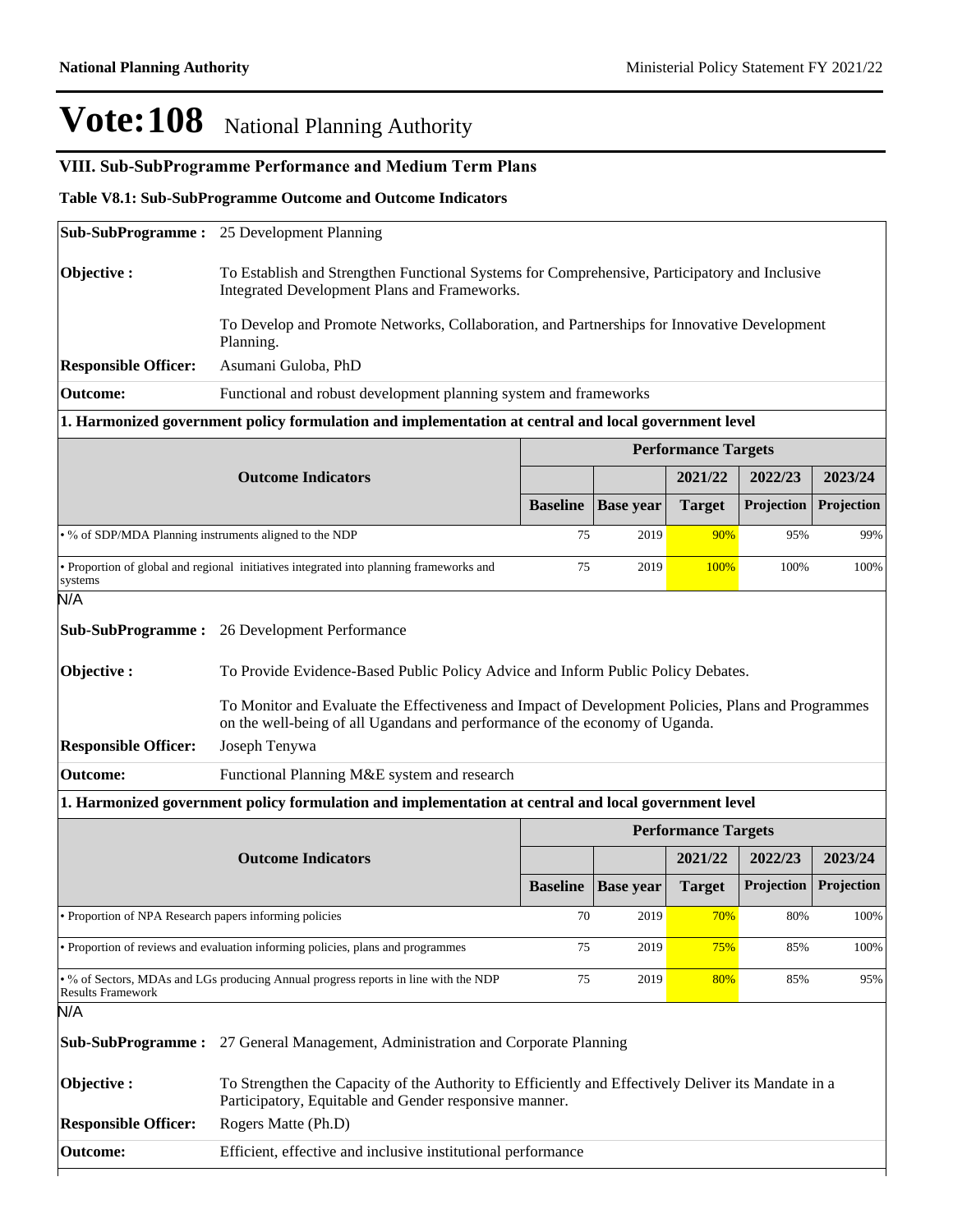| 1. Harmonized government policy formulation and implementation at central and local government level |                            |                  |               |                   |                   |  |  |
|------------------------------------------------------------------------------------------------------|----------------------------|------------------|---------------|-------------------|-------------------|--|--|
|                                                                                                      | <b>Performance Targets</b> |                  |               |                   |                   |  |  |
| <b>Outcome Indicators</b>                                                                            |                            |                  | 2021/22       | 2022/23           | 2023/24           |  |  |
|                                                                                                      | <b>Baseline</b>            | <b>Base year</b> | <b>Target</b> | <b>Projection</b> | <b>Projection</b> |  |  |
| • Average time taken (Days) to deliver planned outputs/provide feedbacks                             | 90                         | 2019             | 90            | 90                | 120               |  |  |
| N/A                                                                                                  |                            |                  |               |                   |                   |  |  |

#### **IX. Major Capital Investments And Changes In Resource Allocation**

#### **Table 9.1: Major Capital Investment (Capital Purchases outputs over 0.5Billion)**

|                                                                                                                              | FY 2021/22   |                                                    |                                                                                                                                                                                                                                                                                                                                                                                                                                                                                                                          |
|------------------------------------------------------------------------------------------------------------------------------|--------------|----------------------------------------------------|--------------------------------------------------------------------------------------------------------------------------------------------------------------------------------------------------------------------------------------------------------------------------------------------------------------------------------------------------------------------------------------------------------------------------------------------------------------------------------------------------------------------------|
| <b>Appr. Budget and Planned Outputs</b>                                                                                      |              | <b>Expenditures and Achievements by</b><br>end Dec | <b>Proposed Budget and Planned</b><br><b>Outputs</b>                                                                                                                                                                                                                                                                                                                                                                                                                                                                     |
| <b>Vote 108 National Planning Authority</b>                                                                                  |              |                                                    |                                                                                                                                                                                                                                                                                                                                                                                                                                                                                                                          |
| Sub-SubProgramme: 13 27 General Management, Administration and Corporate Planning                                            |              |                                                    |                                                                                                                                                                                                                                                                                                                                                                                                                                                                                                                          |
| Development Project: 1629 Retooling of National Planning Authority                                                           |              |                                                    |                                                                                                                                                                                                                                                                                                                                                                                                                                                                                                                          |
| <b>Budget Output: 13 27 72 Government Buildings and Administrative Infrastructure</b>                                        |              |                                                    |                                                                                                                                                                                                                                                                                                                                                                                                                                                                                                                          |
| Refurbishment of NPA Offices - Re-installation of power,<br>tilling, painting, water and sewerage management among<br>others |              |                                                    | Procurement and servicing of occupational health<br>and safety equipment (Elevator servicing, first aid<br>kits. CCTV cameras and accessories etc)<br>Procurement of 3 motor vehicles to improve on<br>NPA fleet.<br><b>Procurement of ICT and communication</b><br>equipment (Laptops, desktops, spatial planning<br>equipment)<br>Procurement of office equipment and furniture<br>(Tables, chairs, cabins, photocopiers, scanners) for<br>new staff and replacement of old ones.<br><b>Refurbishment of NPA House</b> |
| <b>Total Output Cost(Ushs Thousand)</b>                                                                                      | 2,119,168    | 177,435                                            | 4,414,168                                                                                                                                                                                                                                                                                                                                                                                                                                                                                                                |
| Gou Dev't:                                                                                                                   | 2,119,168    | 177,435                                            | 4,414,168                                                                                                                                                                                                                                                                                                                                                                                                                                                                                                                |
| Ext Fin:                                                                                                                     | $\mathbf{0}$ | $\Omega$                                           |                                                                                                                                                                                                                                                                                                                                                                                                                                                                                                                          |
| A.I.A.                                                                                                                       | $\mathbf{0}$ | $\Omega$                                           |                                                                                                                                                                                                                                                                                                                                                                                                                                                                                                                          |

### **X. Vote Challenges and Plans To Improve Performance**

#### **Vote Challenges**

1. Low staffing levels at 57.4% (i.e 104 positions filled out of the 181 positions) leaving most departments and units with very few technical personnel to implement NPAs expanded and evolving mandate.

- 2. Increasing staff turnover
- 3. Inadequate office space
- 4. Inadequate financing in key results areas.

5. Disruption of planned outputs/activities by COVID-19 as a result of government restrictions and budget cuts

#### **Plans to improve Vote Performance**

1. Recruitment of additional 40 staff to fill the staffing gap

2. Establishment of more strategic partnerships to provide both technical and financial support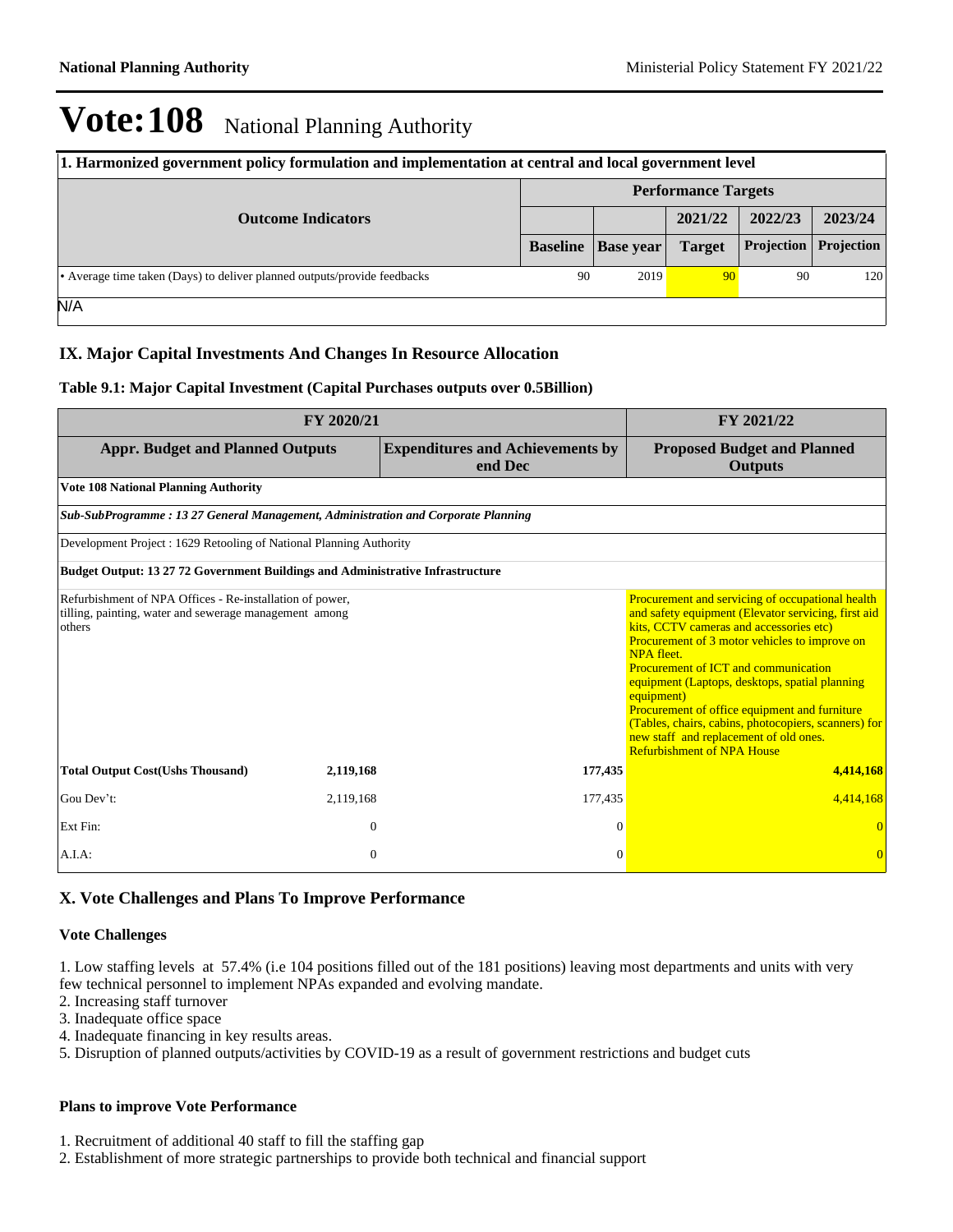3. Lobbying government for increased financing

#### **XI Off Budget Support**

#### **Table 11.1 Off-Budget Support by Department and Project**

| <b>Billion Uganda Shillings</b>                      | 2020/21 Approved<br><b>Budget</b> | 2021/22 Draft<br><b>Estimates</b> |
|------------------------------------------------------|-----------------------------------|-----------------------------------|
| <b>Sub-SubProgramme 1325 Development Planning</b>    | 0.00                              | 3.39                              |
| <b>Recurrent Budget Estimates</b>                    |                                   |                                   |
| 08 Sector Planning                                   | 0.00                              | 3.39                              |
| 406-European Union (EU)                              | 0.00                              | 1.47                              |
| 409-International Bank for Reconstruction an         | 0.00                              | 1.27                              |
| 427-United Nations Population Fund                   | 0.00                              | 0.65                              |
| <b>Sub-SubProgramme 1326 Development Performance</b> | 0.00                              | 5.00                              |
| <b>Recurrent Budget Estimates</b>                    |                                   |                                   |
| <b>05 ICT</b>                                        | 0.00                              | 3.42                              |
| 409-International Bank for Reconstruction an         | 0.00                              | 3.42                              |
| <b>11 Monitoring and Evaluations</b>                 | 0.00                              | 1.08                              |
| 422-United Nations Development Program (UNDP)        | 0.00                              | 1.08                              |
| <b>12 Macroeconomics</b>                             | 0.00                              | 0.50                              |
| 422-United Nations Development Program (UNDP)        | 0.00                              | 0.50                              |
| <b>Total for Vote</b>                                | 0.00                              | 8.39                              |

## **XII. Vote Cross Cutting Policy And Other Budgetary Issues**

#### **Table 12.1: Cross- Cutting Policy Issues**

| <b>Issue Type:</b>                  | <b>HIV/AIDS</b>                                                                                                                             |
|-------------------------------------|---------------------------------------------------------------------------------------------------------------------------------------------|
| Objective:                          | Increased Staff awareness of HIV/AIDs workplace policy                                                                                      |
| <b>Issue of Concern:</b>            | Inadequate staff awareness on HIV/AIDs workplace                                                                                            |
| <b>Planned Interventions:</b>       | Regular sensitization of staff on the policy                                                                                                |
| <b>Budget Allocation (Billion):</b> | 0.010                                                                                                                                       |
| <b>Performance Indicators:</b>      | Number of awareness compaigns                                                                                                               |
| <b>Issue Type:</b>                  | Gender                                                                                                                                      |
| Objective:                          | Mainstreaming gender and equity issues in development plans                                                                                 |
| <b>Issue of Concern:</b>            | Limited participation in gender related activities                                                                                          |
| <b>Planned Interventions:</b>       | Collaboration with stakeholders to insure that gender related issues are implemented as planned                                             |
| <b>Budget Allocation (Billion):</b> | 0.010                                                                                                                                       |
| <b>Performance Indicators:</b>      | Number of collaborations established.                                                                                                       |
| <b>Issue Type:</b>                  | <b>Enviroment</b>                                                                                                                           |
| Objective:                          | Reduced exploitation and destruction of environment and natural resources and vulnerability to the<br>devastating impacts of climate change |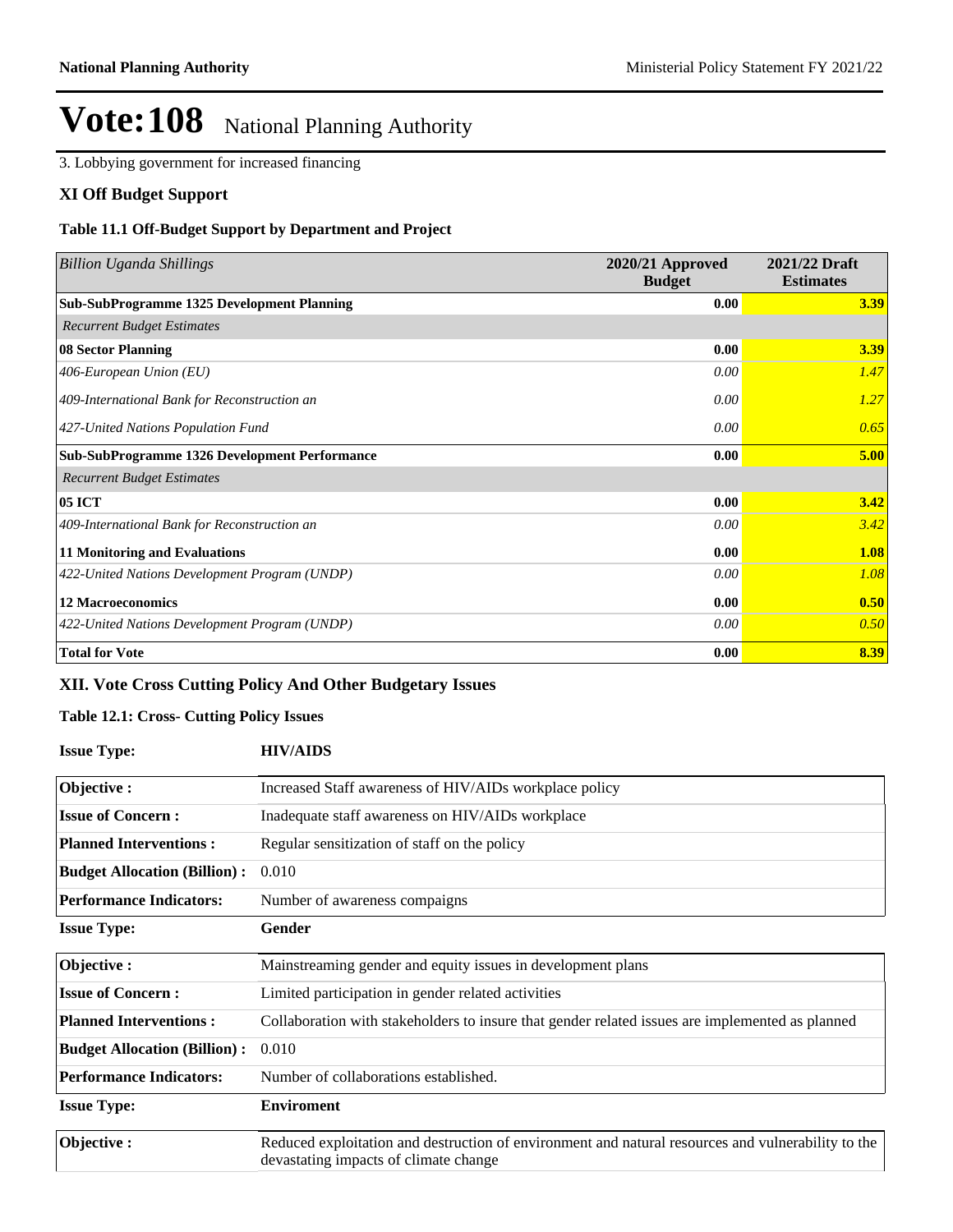| <b>Issue of Concern:</b>                  | Increasing degradation of environment                                           |
|-------------------------------------------|---------------------------------------------------------------------------------|
| <b>Planned Interventions:</b>             | Ensure that the proposed environmental interventions are implemented as planned |
| <b>Budget Allocation (Billion):</b> 0.020 |                                                                                 |
| <b>Performance Indicators:</b>            | Number of environmental interventions proposed                                  |

### **XIII. Personnel Information**

### **Table 13.1 Staff Establishment Analysis**

| <b>Title</b>                                                     | <b>Salary Scale</b> | <b>Number Of Approved Positions</b> | <b>Number Of Filled Positions</b> |
|------------------------------------------------------------------|---------------------|-------------------------------------|-----------------------------------|
| <b>Administrative Assistant Transport</b>                        | <b>NPA-0S-8</b>     |                                     | $\theta$                          |
| Director-Research and<br>Development Performance                 | NPA-OS-2            | 1                                   | $\theta$                          |
| Manager Finance and Accounts                                     | NPA-OS-3            | 1                                   | 0                                 |
| Manager Macroeconomic planning                                   | NPA-OS-3            | 1                                   | $\boldsymbol{0}$                  |
| Manager Manpower Planning and<br>Development                     | NPA-OS-3            | 1                                   | $\overline{0}$                    |
| Manager Monitoring and Evaluation                                | $NPA-OS-3$          | 1                                   | 0                                 |
| Manager Policy Research and<br>Innovation                        | NPA-OS-3            | 1                                   | $\boldsymbol{0}$                  |
| <b>Manager Strategic Planning</b>                                | NPA-OS-3            | 1                                   | $\overline{0}$                    |
| Manager-Local Government<br>Development Planning                 | NPA-OS-3            | 1                                   | $\boldsymbol{0}$                  |
| ManagerPoupulation and Social<br><b>Sector Planning</b>          | NPA-OS-3            | 1                                   | $\overline{0}$                    |
| Planner- Corporate Planning                                      | NPA-OS-4            | 1                                   | $\mathbf{0}$                      |
| Senior Macro Economist                                           | NPA-OS-4            | 1                                   | $\boldsymbol{0}$                  |
| Senior Administrative Officer                                    | $NPA$ -OS-4         | 1                                   | $\boldsymbol{0}$                  |
| Senior Information Officer                                       | NPA-OS-4            | 1                                   | 0                                 |
| Senior Legal Officer                                             | NPA-OS-4            | 1                                   | 0                                 |
| Senior Monitoring and Evaluation<br>Officer                      | NPA-OS-4            | $\overline{4}$                      | 3                                 |
| Senior Officer-Policy, Research and NPA-OS-4<br>Innovation       |                     | $\overline{2}$                      | $\overline{0}$                    |
| Senior Planner - Local Government<br><b>Development Planning</b> | NPA-OS-4            | 6                                   | $\overline{2}$                    |
| Senior Planner Infrastructure                                    | NPA-OS-4            | $\overline{4}$                      | 1                                 |
| Senior Planner Infrastructure<br>(Energy, Minerals, Oil and Gas) | $NPA$ -OS-4         | 1                                   | $\theta$                          |
| Senior Planner, Physical and Spatial<br>Planning                 | NPA-OS-4            | 1                                   | $\overline{0}$                    |
| Senior Planner- African Peer<br><b>Review Mechanism</b>          | NPA-OS-4            | 4                                   | $\boldsymbol{0}$                  |
| Senior Planner- Agriculture                                      | NPA-OS-4            | 1                                   | $\boldsymbol{0}$                  |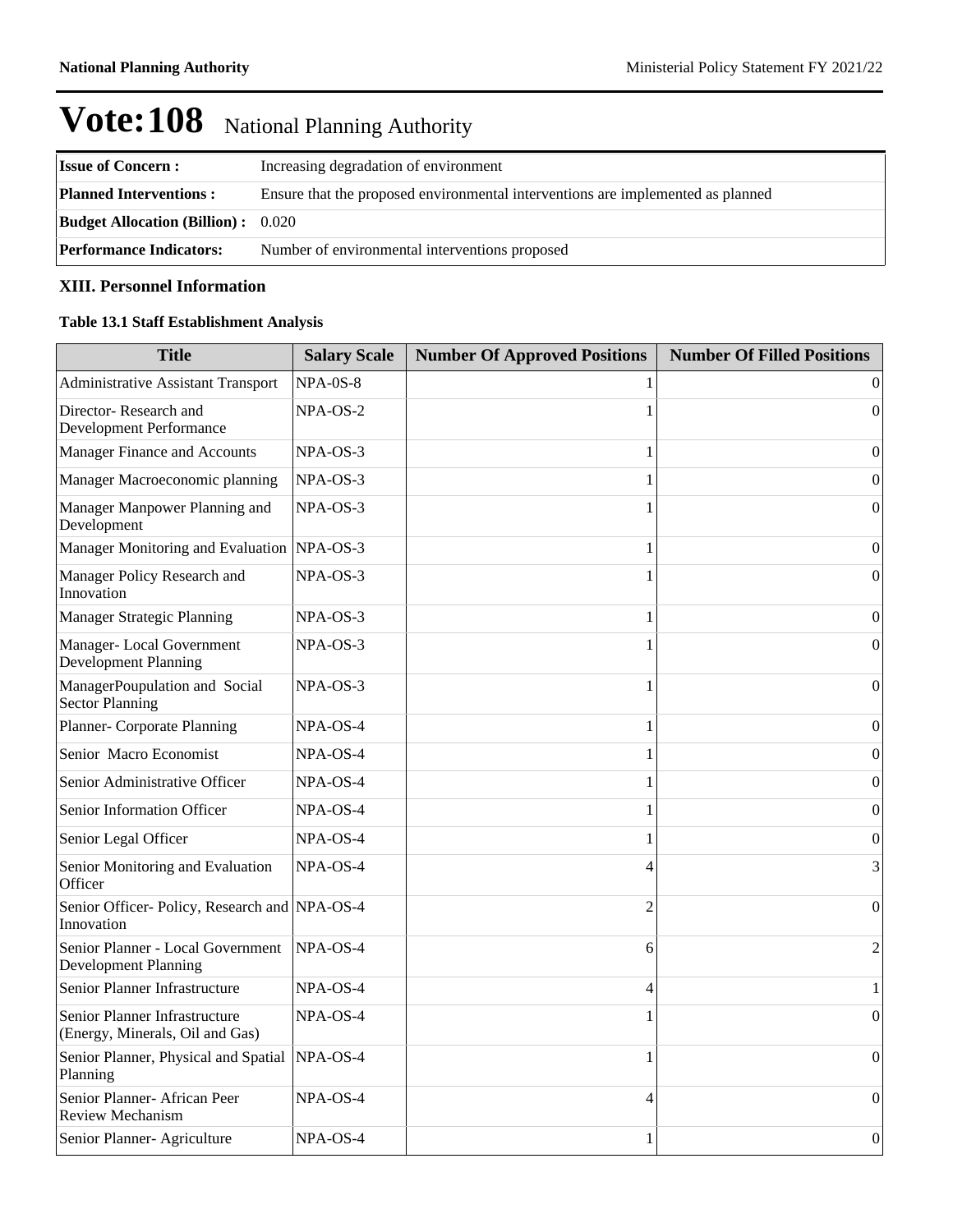| Senior Planner- Project<br>Development               | NPA-OS-4     | 3              |          |
|------------------------------------------------------|--------------|----------------|----------|
| Senior Planner- Public Sector<br>Management          | $NPA$ -OS-4  |                | $\Omega$ |
| Human Resource Officer                               | $NPA$ -OS-5  | $\mathfrak{D}$ | $\Omega$ |
| Planner Geographical Information<br><b>Systems</b>   | $NPA$ -OS-5  |                | $\Omega$ |
| Planner Manpower Planning and<br>Development         | NPA-OS-5     | 3              | $\Omega$ |
| Planner- Natural Resources and<br>Environment        | $NPA$ -OS-5  | $\mathfrak{D}$ | $\Omega$ |
| Senior Planner- Corporate Planning                   | $NPA$ -OS-5  |                | $\Omega$ |
| senior Planner- Natural Resources<br>and Environment | $NPA$ -OS-5  |                | $\Omega$ |
| <b>Administrative Secretary</b>                      | $NPA$ -OS-6  | 9              | 6        |
| <b>Planner Strategic Planning</b>                    | $NPA$ -OS-6  | 3              |          |
| Deputy Executive Director                            | $NPA-OS1(2)$ |                | $\theta$ |

## **Table 13.2 Staff Recruitment Plan**

| Post Title                                       | Salalry<br>Scale | No. Of<br>Approved<br>Posts | No Of<br><b>Filled Posts</b> | Vacant<br><b>Posts</b> | No. of Posts<br>Cleared for<br>Filling<br>FY2021/22 | <b>Gross Salary</b><br>Per Month<br>(UGX) | <b>Total Annual</b><br>Salary<br>(UGX) |
|--------------------------------------------------|------------------|-----------------------------|------------------------------|------------------------|-----------------------------------------------------|-------------------------------------------|----------------------------------------|
| <b>Administrative Assistant Transport</b>        | $NPA-0S-8$       |                             | $\Omega$                     |                        |                                                     | 1,437,500                                 | 17,250,000                             |
| <b>Administrative Secretary</b>                  | NPA-OS-6         | 9                           | 6                            | 3                      | 3                                                   | 8,190,000                                 | 98,280,000                             |
| Deputy Executive Director                        | $NPA-OS1(2)$     |                             | $\Omega$                     |                        |                                                     | 17,687,500                                | 212,250,000                            |
| Director-Research and<br>Development Performance | NPA-OS-2         |                             | $\Omega$                     |                        |                                                     | 13,862,500                                | 166,350,000                            |
| Human Resource Officer                           | NPA-OS-5         | $\overline{2}$              | $\theta$                     | $\overline{c}$         | $\overline{2}$                                      | 11,500,000                                | 138,000,000                            |
| Manager Finance and Accounts                     | NPA-OS-3         |                             | $\Omega$                     |                        |                                                     | 9,700,000                                 | 116,400,000                            |
| Manager-Local Government<br>Development Planning | NPA-OS-3         |                             | $\Omega$                     |                        |                                                     | 9,700,000                                 | 116,400,000                            |
| Manager Macroeconomic planning                   | NPA-OS-3         |                             | $\overline{0}$               |                        |                                                     | 9,700,000                                 | 116,400,000                            |
| Manager Monitoring and<br>Evaluation             | NPA-OS-3         |                             | $\Omega$                     |                        |                                                     | 10,900,000                                | 130,800,000                            |
| Manager Policy Research and<br>Innovation        | NPA-OS-3         | 1                           | $\Omega$                     |                        |                                                     | 9,700,000                                 | 116,400,000                            |
| Manager Strategic Planning                       | NPA-OS-3         | 1                           | $\mathbf{0}$                 |                        |                                                     | 9,700,000                                 | 116,400,000                            |
| ManagerPoupulation and Social<br>Sector Planning | NPA-OS-3         |                             | $\Omega$                     |                        |                                                     | 9,700,000                                 | 116,400,000                            |
| Planner- Corporate Planning                      | NPA-OS-4         | 1                           | $\mathbf{0}$                 | 1                      |                                                     | 4,550,000                                 | 54,600,000                             |
| Planner Geographical Information<br>Systems      | NPA-OS-5         | 1                           | $\Omega$                     |                        |                                                     | 4,550,000                                 | 54,600,000                             |
| Planner Manpower Planning and<br>Development     | NPA-OS-5         | 3                           | $\Omega$                     | 3                      | $\mathfrak{D}$                                      | 9,900,000                                 | 118,800,000                            |
| Planner- Natural Resources and<br>Environment    | NPA-OS-5         | $\overline{c}$              | $\Omega$                     | $\overline{c}$         |                                                     | 13,100,000                                | 157,200,000                            |
| Planner Strategic Planning                       | NPA-OS-6         | 3                           |                              | $\overline{2}$         | $\overline{2}$                                      | 9,100,000                                 | 109,200,000                            |
| Senior Macro Economist                           | NPA-OS-4         |                             | $\Omega$                     |                        |                                                     | 6,825,000                                 | 81,900,000                             |
| Senior Administrative Officer                    | NPA-OS-4         |                             | $\Omega$                     |                        |                                                     | 7,925,000                                 | 95,100,000                             |